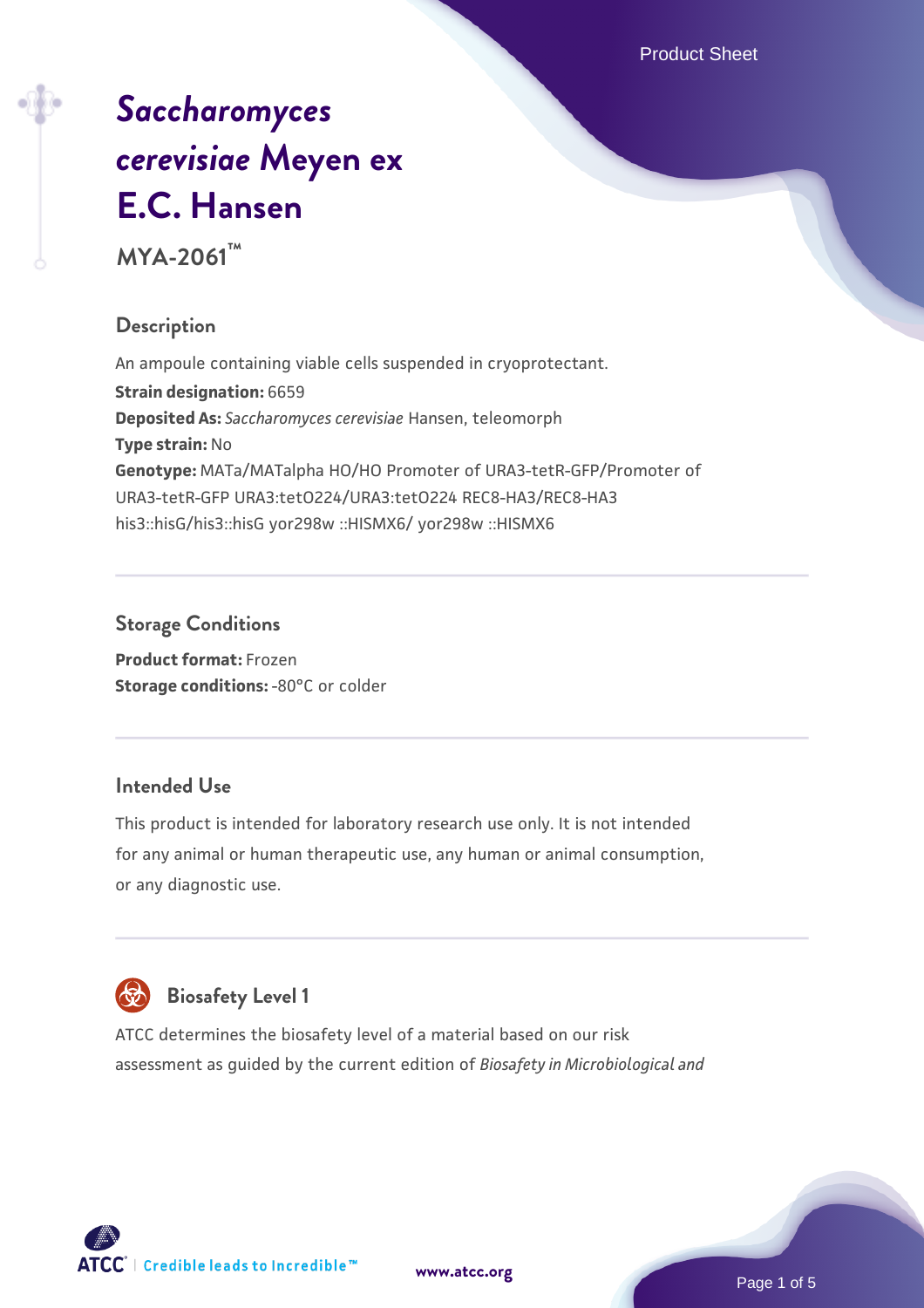#### **[Saccharomyces cerevisiae](https://www.atcc.org/products/mya-2061)** [Meyen ex E.C. Hansen](https://www.atcc.org/products/mya-2061) **MYA-2061**

*Biomedical Laboratories (BMBL)*, U.S. Department of Health and Human Services. It is your responsibility to understand the hazards associated with the material per your organization's policies and procedures as well as any other applicable regulations as enforced by your local or national agencies.

ATCC highly recommends that appropriate personal protective equipment is always used when handling vials. For cultures that require storage in liquid nitrogen, it is important to note that some vials may leak when submersed in liquid nitrogen and will slowly fill with liquid nitrogen. Upon thawing, the conversion of the liquid nitrogen back to its gas phase may result in the vial exploding or blowing off its cap with dangerous force creating flying debris. Unless necessary, ATCC recommends that these cultures be stored in the vapor phase of liquid nitrogen rather than submersed in liquid nitrogen.

# **Certificate of Analysis**

For batch-specific test results, refer to the applicable certificate of analysis that can be found at www.atcc.org.

# **Growth Conditions Medium:**  [ATCC Medium 1245: YEPD](https://www.atcc.org/-/media/product-assets/documents/microbial-media-formulations/1/2/4/5/atcc-medium-1245.pdf?rev=705ca55d1b6f490a808a965d5c072196) **Temperature:** 25°C

# **Handling Procedures**

**Frozen ampoules** packed in dry ice should either be thawed immediately or

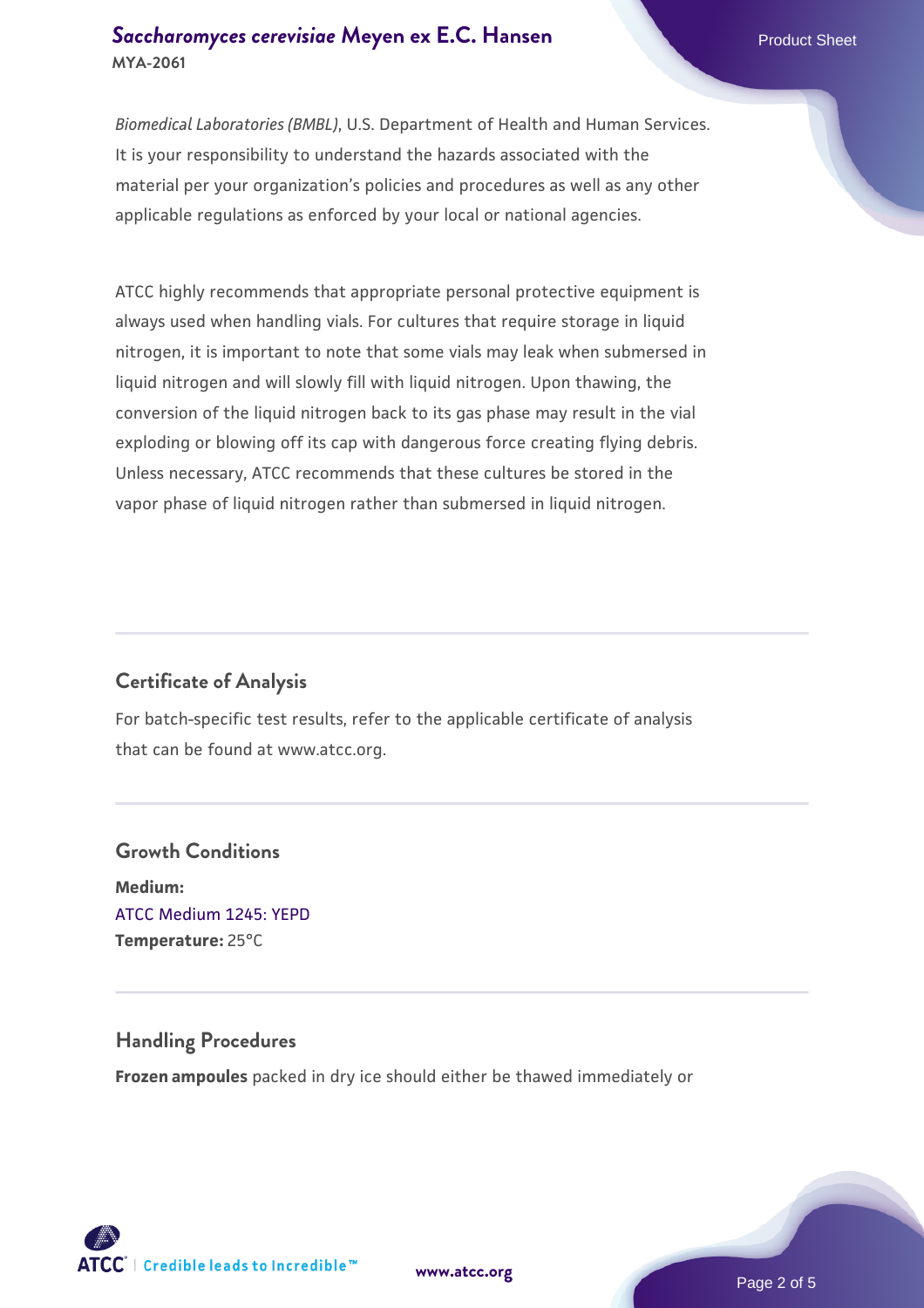### **[Saccharomyces cerevisiae](https://www.atcc.org/products/mya-2061)** [Meyen ex E.C. Hansen](https://www.atcc.org/products/mya-2061) **MYA-2061**

stored in liquid nitrogen. If liquid nitrogen storage facilities are not available, frozen ampoules may be stored at or below -70°C for approximately one week. **Do not under any circumstance store frozen ampoules at refrigerator freezer temperatures (generally -20°C)**. Storage of frozen material at this temperature will result in the death of the culture.

- 1. To thaw a frozen ampoule, place in a **25°C to 30°C** water bath, until just thawed **(approximately 5 minutes)**. Immerse the ampoule just sufficient to cover the frozen material. Do not agitate the ampoule.
- 2. Immediately after thawing, wipe down ampoule with 70% ethanol and aseptically transfer at least 50 µL (or 2-3 agar cubes) of the content onto a plate or broth with medium recommended.
- 3. Incubate the inoculum/strain at the temperature and conditions recommended.
- 4. Inspect for growth of the inoculum/strain regularly for up to 4 weeks. The time necessary for significant growth will vary from strain to strain.

#### **Material Citation**

If use of this material results in a scientific publication, please cite the material in the following manner: *Saccharomyces cerevisiae* Meyen ex E.C. Hansen (ATCC MYA-2061)

#### **References**

References and other information relating to this material are available at www.atcc.org.

#### **Warranty**

The product is provided 'AS IS' and the viability of ATCC® products is warranted for 30 days from the date of shipment, provided that the customer has stored and handled the product according to the information

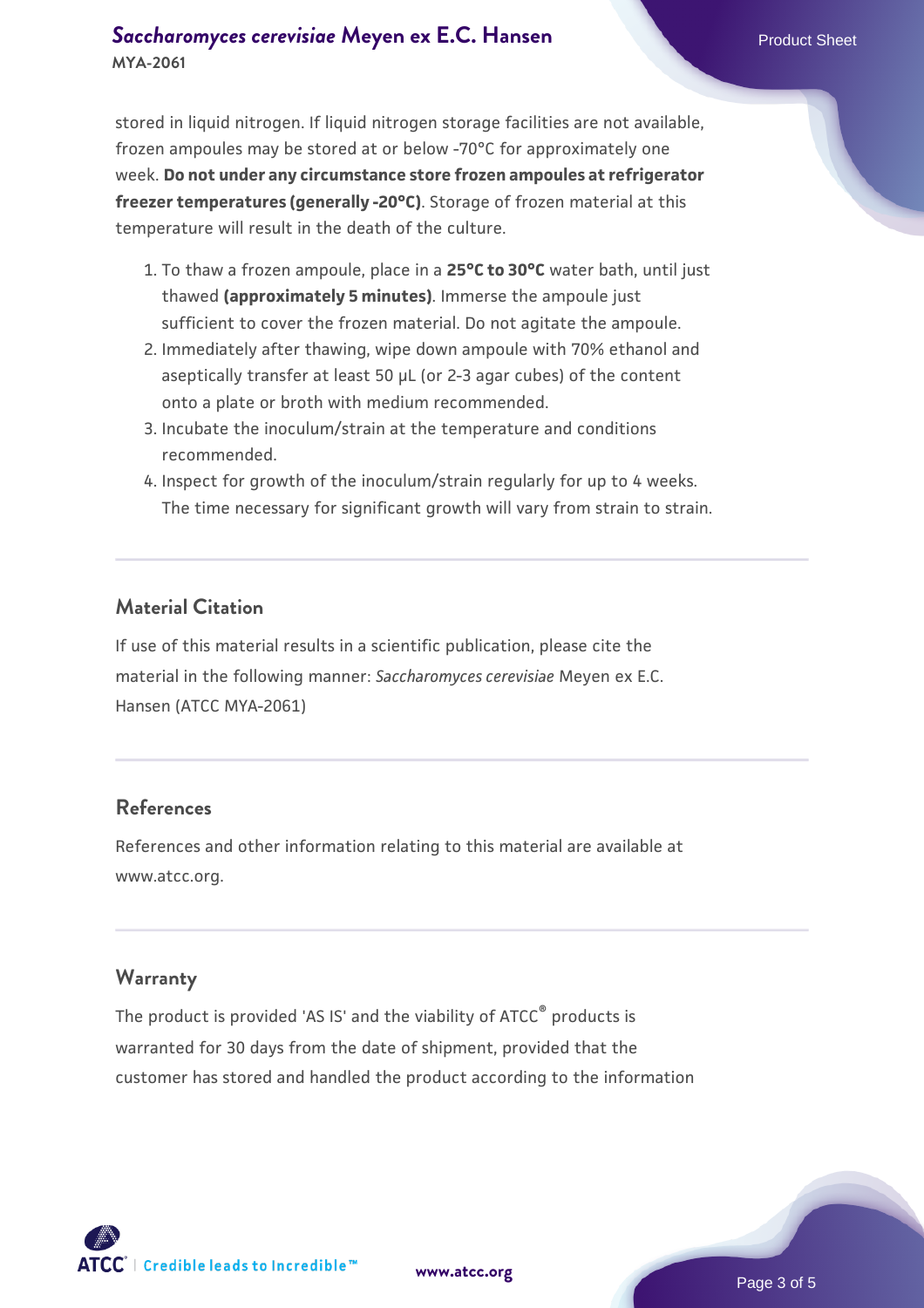#### **[Saccharomyces cerevisiae](https://www.atcc.org/products/mya-2061)** [Meyen ex E.C. Hansen](https://www.atcc.org/products/mya-2061) **MYA-2061**

included on the product information sheet, website, and Certificate of Analysis. For living cultures, ATCC lists the media formulation and reagents that have been found to be effective for the product. While other unspecified media and reagents may also produce satisfactory results, a change in the ATCC and/or depositor-recommended protocols may affect the recovery, growth, and/or function of the product. If an alternative medium formulation or reagent is used, the ATCC warranty for viability is no longer valid. Except as expressly set forth herein, no other warranties of any kind are provided, express or implied, including, but not limited to, any implied warranties of merchantability, fitness for a particular purpose, manufacture according to cGMP standards, typicality, safety, accuracy, and/or noninfringement.

#### **Disclaimers**

This product is intended for laboratory research use only. It is not intended for any animal or human therapeutic use, any human or animal consumption, or any diagnostic use. Any proposed commercial use is prohibited without a license from ATCC.

While ATCC uses reasonable efforts to include accurate and up-to-date information on this product sheet, ATCC makes no warranties or representations as to its accuracy. Citations from scientific literature and patents are provided for informational purposes only. ATCC does not warrant that such information has been confirmed to be accurate or complete and the customer bears the sole responsibility of confirming the accuracy and completeness of any such information.

This product is sent on the condition that the customer is responsible for and assumes all risk and responsibility in connection with the receipt, handling, storage, disposal, and use of the ATCC product including without limitation taking all appropriate safety and handling precautions to minimize health or environmental risk. As a condition of receiving the material, the customer agrees that any activity undertaken with the ATCC product and any progeny or modifications will be conducted in compliance with all applicable laws,



**[www.atcc.org](http://www.atcc.org)**

Page 4 of 5